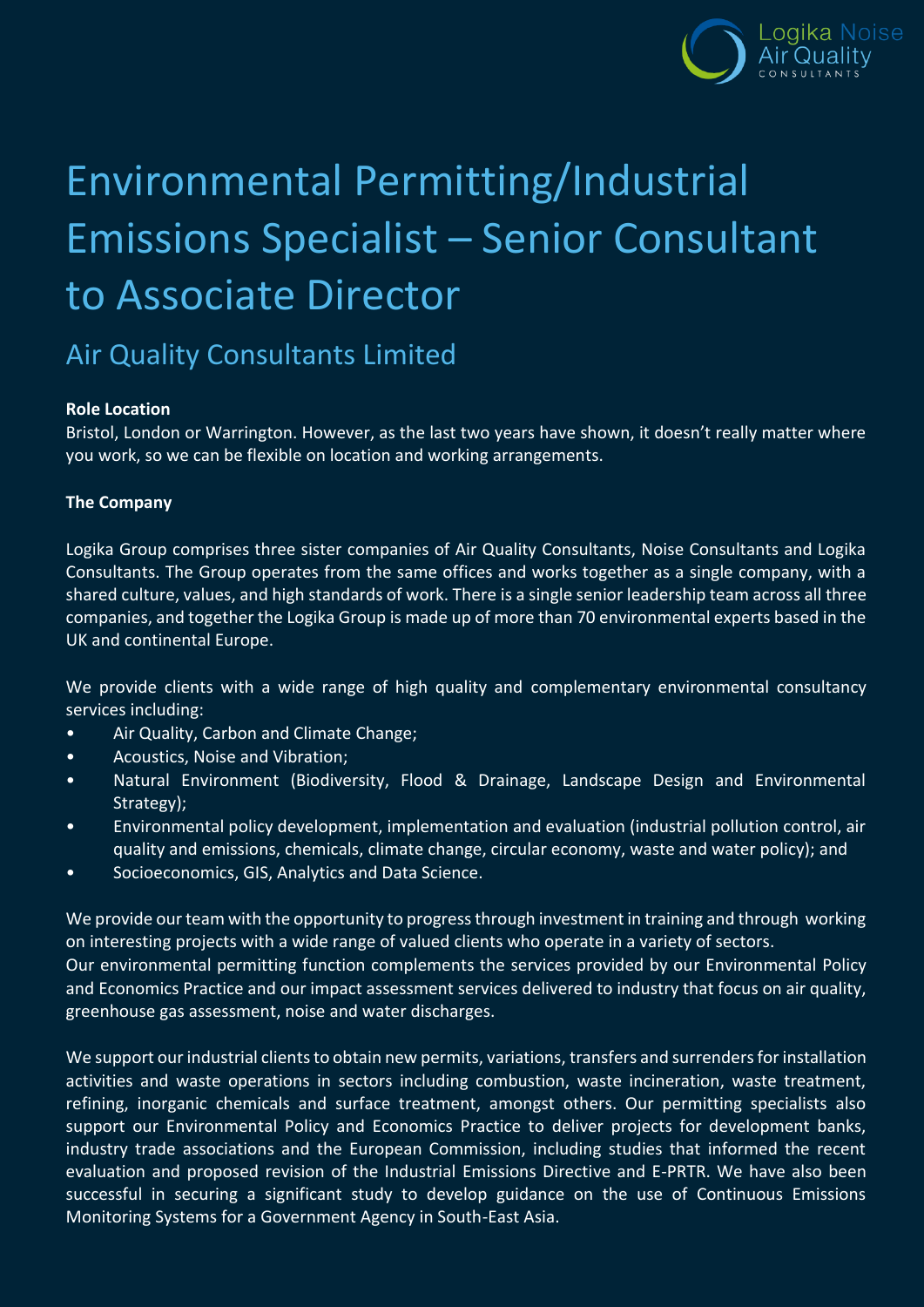

#### **The Role**

Due to the success of our permitting function in securing new and exciting opportunities in the UK and internationally, we are recruiting at senior level for an experienced individual to take a leading role in the continued development of our permitting service offering but also to provide technical specialist input on our industrial emissions policy projects. The specific role will involve:

- Supporting the development of a formal permitting/industrial emissions strategy for the Group.
- Acting as a mentor and supporting the development of junior team members through targeted and on-the-job training.
- Helping to grow the team with the potential for additional recruitment and staff management opportunities.
- Leading bids for permitting opportunities and identifying new opportunities through pro-active business development.
- As Project Manager or Project Director, leading the development of permit applications, variations, transfers, surrenders; discharge of pre-operational and improvement conditions; and development of associated studies including management plans, BAT assessments etc.
- Provision of advice to help clients understand their regulatory and legal obligations under the permitting regimes established in the UK.
- Supporting our clients to manage and demonstrate ongoing compliance with their permit conditions.
- Technical input and leadership to national and international industrial emissions policy proposals and projects through our Environmental Policy and Economics Practice.
- Keeping informed of emerging developments and changes in legislation/guidance and communicating these developments to the wider Group where relevant.

This is an exceptional opportunity at an exciting time for our business but also for industrial emissions and environmental regulation in general. The team has established positions on a broad range of frameworks with the European Commission and secured work with a wide range of clients including the UK Government, the European Commission, international development banks, environmental NGOs, the UN as well as industry trade associations and individual companies.

With us, you will be involved in the development and implementation of Group strategy and play a key role in the delivery of our work. You will have opportunities for business development, international travel and for career progression, working in a friendly, supportive environment.

#### **Skills and Experience**

Essential:

- In-depth knowledge of the Industrial Emissions Directive and implementing regulations in UK legislation.
- Background in a permitting or other environmental compliance focussed role.
- Significant experience in the preparation of high quality, duly made permit applications, variations, transfer and surrender applications to UK Regulators, with a principal focus on installation activities covered by Annex I of the Industrial Emissions Directive.
- Demonstrable experience preparing BAT assessments and environmental risk assessments.
- The ability to communicate clearly and concisely the opportunities and risks associated with permitting and other environmental legislation and guidance.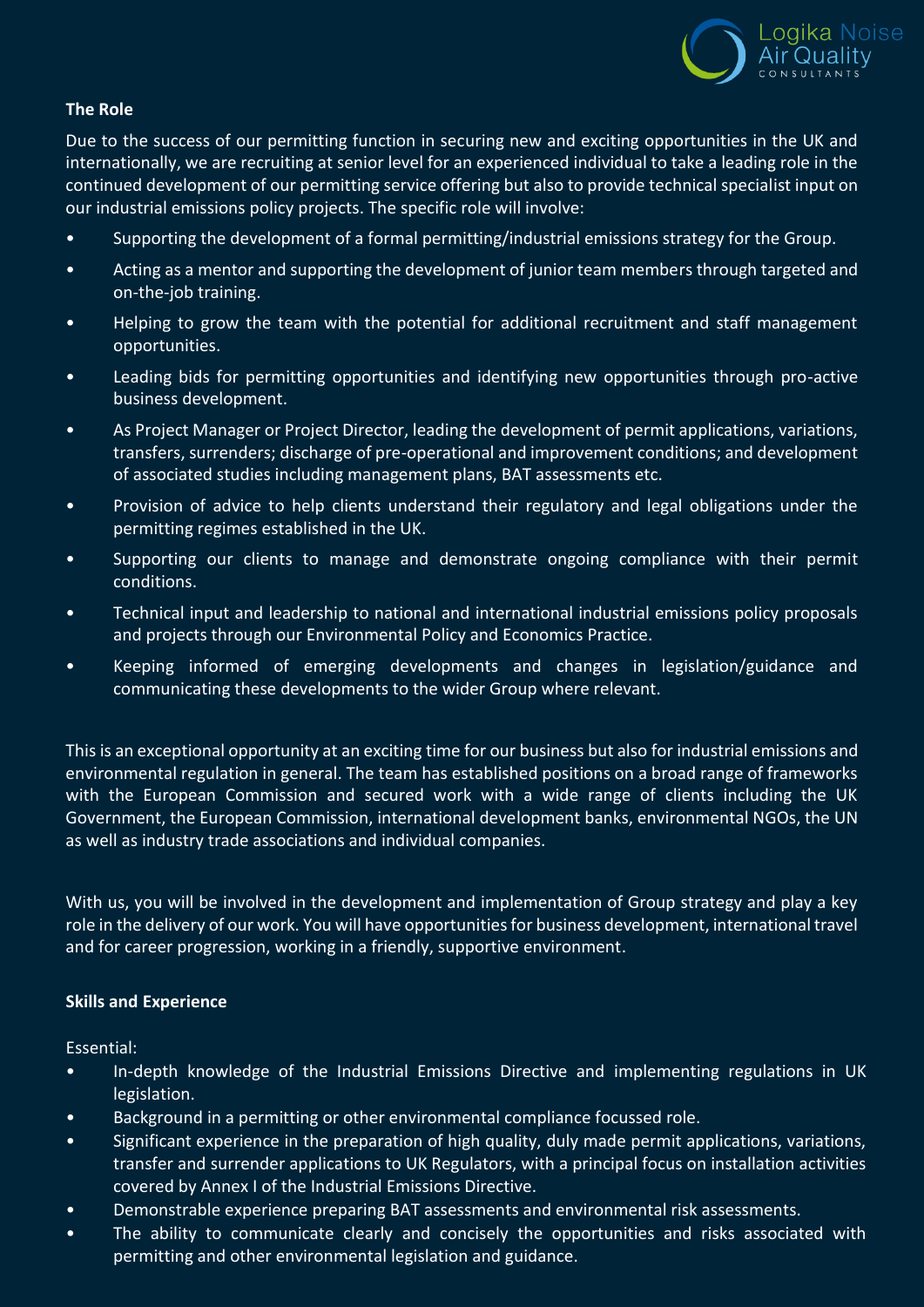

- The ability to work within and/or co-ordinate large, diverse multi-disciplinary teams, confidently challenging and clarifying positions where required.
- The ability to interpret complex process information and summarise in a format suitable for the Regulators.
- Excellent communication and presentation skills with the ability to write clear and concise project reports and proposals in English.
- Organisation, initiative and the ability to plan your work to adhere to fixed deadlines.
- Demonstrable experience of mentoring or developing junior team members.
- Proven track record of developing new business.
- Full UK driving licence.

#### Desirable

- Experience in waste operations or water discharge activities.
- Experience developing management plans and fire prevention plans.
- Experience developing environmental management systems and environmental auditing.
- Prior permitting experience in industry or for a UK Regulator.
- Experience of environmental or policy analysis within a consultancy, government, research agency/think tanks, NGO or private sector / industry organisation.

#### Qualifications

Essential:

• Relevant first degree in environmental science / technology, engineering, physics or chemistry.

Desirable:

- Relevant postgraduate degree in environmental science / technology, engineering, physics, chemistry or environmental law.
- Membership of a professional institution / Chartered Environmentalist / Chartered Scientist / Chartered Engineer.

#### **What We Offer**

You would be part of one of the most highly respected environmental consultancy teams in the UK.

We are a growing Group of companies that wants to do things differently, with an exciting future that will help you shape and realise your ambitions. You will have a great opportunity to work with a talented and dedicated team and be able to develop your career as the company grows.

We ensure we can support our employees through offering wellbeing programmes and policies that support individuals. These include flexible working, trained mental health first aiders and readily available support through our Employee Assistance programme.

Furthermore, along with a competitive salary, we offer a benefits package which includes an enhanced pension scheme, death in service life cover, discretionary bonus scheme, the option to buy additional annual leave, and much more.

Our Equal Opportunities Policy is to ensure that no applicant receives less favourable treatment on the grounds of age, disability, gender, reassignment, marriage and civil partnership, pregnancy and maternity, race, religion or belief, sex and sexual orientation.